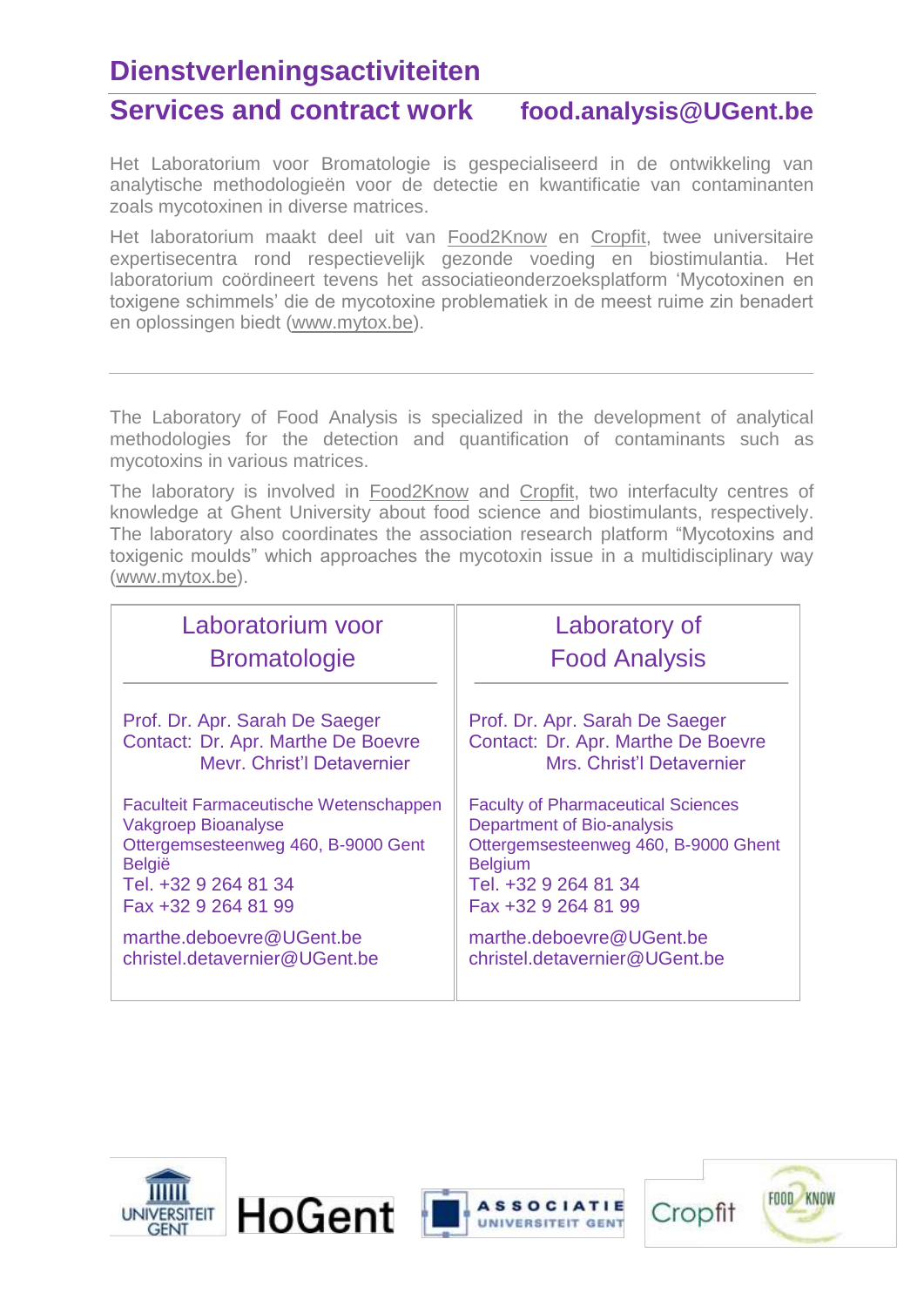# **Dienstverleningsactiviteiten**

### **Services and contract work food.analysis@UGent.be**

| Group                                                                                                                                                                                                                                                                                                                                                                                                                                                                                                                                                                                                                                                                                                                                                                                                                                                                                                                                                                                                        | <b>Matrix</b>                                                               |
|--------------------------------------------------------------------------------------------------------------------------------------------------------------------------------------------------------------------------------------------------------------------------------------------------------------------------------------------------------------------------------------------------------------------------------------------------------------------------------------------------------------------------------------------------------------------------------------------------------------------------------------------------------------------------------------------------------------------------------------------------------------------------------------------------------------------------------------------------------------------------------------------------------------------------------------------------------------------------------------------------------------|-----------------------------------------------------------------------------|
| Screening and confirmation or quantitative determination of mycotoxins:<br>zearalenone, deoxynivalenol, ochratoxin A, fumonisin B1, fumonisin B2,<br>fumonisin B3, T-2 toxin, HT-2 toxin, aflatoxin B1, aflatoxin B2, aflatoxin G1,<br>aflatoxin G2, nivalenol, neosolaniol, fusarenon-X, 3-acetyldeoxynivalenol, 15-<br>acetyldeoxynivalenol, diacetoxyscirpenol, roquefortine C, altenuene,<br>alternariol, alternariol methylether, enniatin B and sterigmatocystin                                                                                                                                                                                                                                                                                                                                                                                                                                                                                                                                       | feed<br>(LC-MS/MS)                                                          |
| Quantitative determination of ergot alkaloids:<br>ergocornine, ergocristine, ergocryptine, ergometrine, ergosine, ergotamine,<br>ergocorninine, ergocristinine, ergocryptinine, ergometrinine, ergosinine and<br>ergotaminine                                                                                                                                                                                                                                                                                                                                                                                                                                                                                                                                                                                                                                                                                                                                                                                | cereals and feed<br>(LC-MS/MS)                                              |
| Quantitative determination of modified mycotoxins:<br>deoxynivalenol-3-glucoside, 3-acetyldeoxynivalenol, 15-acetyldeoxynivalenol,<br>α-zearalenol, β-zearalenol, zearalenone-4-glucoside, α-zearalenol-4-<br>glucoside, β-zearalenol-4-glucoside and zearalenone-4-sulfate                                                                                                                                                                                                                                                                                                                                                                                                                                                                                                                                                                                                                                                                                                                                  | cereals and feed<br>(LC-MS/MS)                                              |
| Quantitative determination of mycotoxins and ergot alkaloids:<br>zearalenone, zearalanone, deoxynivalenol, ochratoxin A, ochratoxin alpha,<br>fumonisin B1, fumonisin B2, fumonisin B3, T-2 toxin, T-2 toxin- triol, HT-2<br>toxin, aflatoxin B1, aflatoxin B2, aflatoxin G1, aflatoxin G2, aflatoxin M1,<br>nivalenol, neosolaniol, fusarenon-X, sum 3-acetyldeoxynivalenol + 15-<br>acetyldeoxynivalenol, diacetoxyscirpenol, roquefortine C, citrinine,<br>sterigmatocystin, deoxynivalenol-3-glucoside, deepoxy-deoxynivalenol, a-<br>zearalenol, ergocornine, ergocristine, ergocryptine, ergometrine, ergosine,<br>ergotamine, ergocorninine, ergocristinine, ergocryptinine, ergometrinine,<br>ergosinine and ergotaminine, methylergometrine, dihydroergotamine.<br>Screening of mycotoxins:<br>T-2 toxin-tetraol, HT-2-toxin-3-glucuronide, zearalenone-14- glucuronide,<br>zearalenone-16- glucuronide, ochratoxin B, 4-hydroxyl- ochratoxin,<br>ochratoxin B-glutathione, 15-monoacetoxyscirpenol | human urine and<br>human blood<br>(LC-MS/MS)                                |
| Screening and confirmation or quantitative determination of mycotoxins:<br>zearalenone, deoxynivalenol, ochratoxin A, fumonisin B1, fumonisin B2,<br>fumonisin B3, T-2 toxin, HT-2 toxin, aflatoxin B1, aflatoxin B2, aflatoxin G1,<br>aflatoxin G2, nivalenol, neosolaniol, fusarenon-X, 3-acetyldeoxynivalenol, 15-<br>acetyldeoxynivalenol, diacetoxyscirpenol, roquefortine C, alternariol,<br>alternariol methylether, sterigmatocystin, enniatin B, deoxynivalenol-3-<br>glucoside, α-zearalenol and β-zearalenol                                                                                                                                                                                                                                                                                                                                                                                                                                                                                      | sorghum, spices, rice, millet,<br>cassava, yam, soybean, soil<br>(LC-MS/MS) |